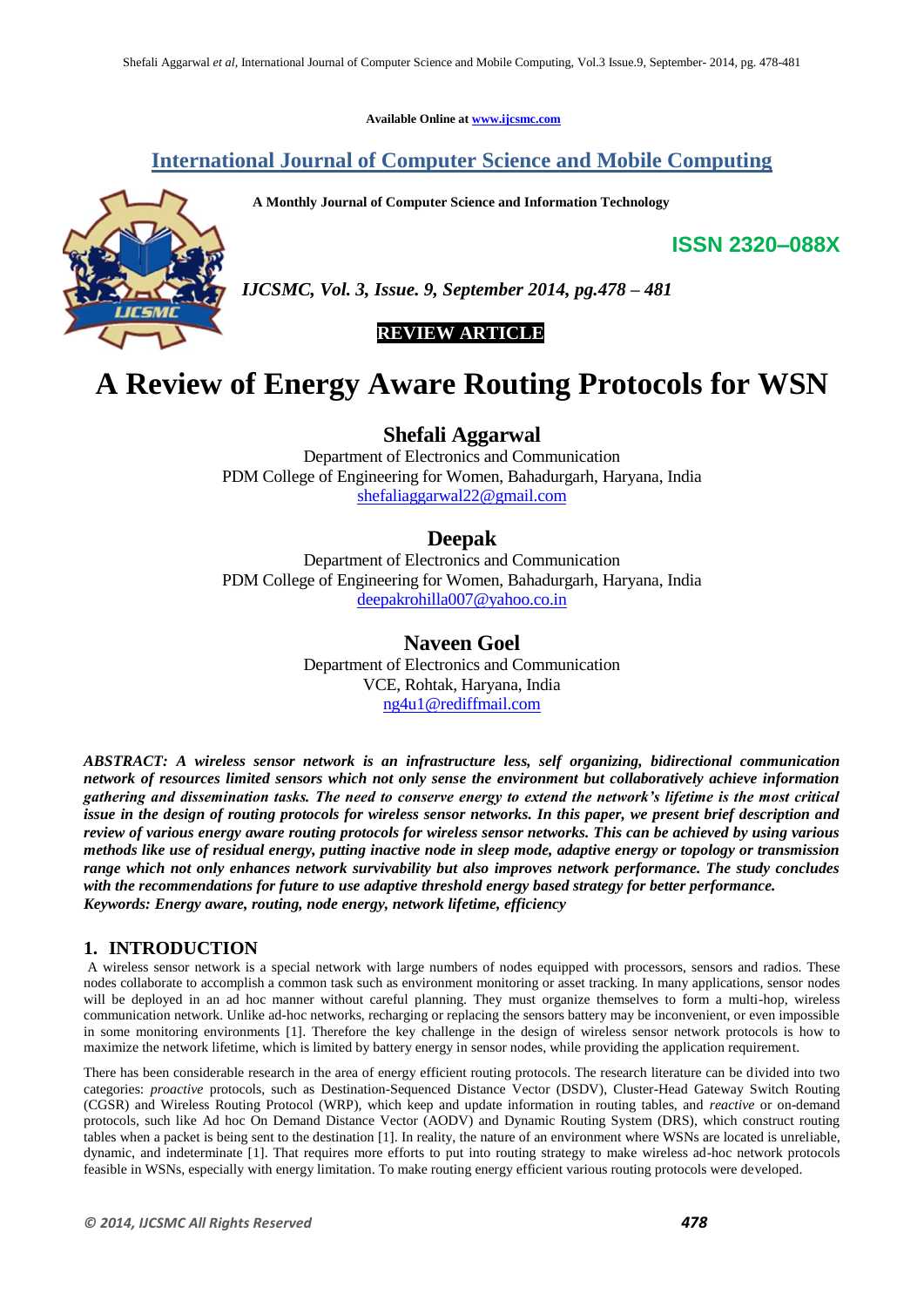#### *ROUTING STRATEGIES*

There are so many routing protocols have been developed for wireless sensor networks. Due to limited processing and battery power traditional protocols cannot be used here. So routing protocols for WSN fall under three categories: 1) Direct Approach 2) Location based routing 3) Data centric routing [2].

Direct approach includes simple flooding type routing protocols which are not energy efficient protocols since they are easy in implementation. In location based routing nodes are identified by its location only. The locations of nodes are obtained by GPS receivers. Some protocols come under this category are-

- Greedy Approach
- Compass Routing
- DREAM (Distance Routing Effect Algorithm for Mobility)
- GPSR (Greedy Perimeter Stateless Routing)
- GEAR (Geographic & Energy Aware Routing)
- GAF (Geographic Adaptive Routing)

In data centric routing decisions are taken based on data held by the nodes in the network. Some protocols come under this category are-

- Directed Diffusion
- Rumor Routing
- **SPIN**

#### *ENERGY EFFICIENCY IN ROUTING*

Energy efficiency is one of the important factors for wireless sensor networks. Although energy harvesting from environment is also possible in some applications. But the focus is on sensor nodes with non rechargeable batteries. Due to limited energy resources and requirement of long operation time, innovative communication techniques need to be developed that consider to eliminate energy inefficiencies in all networking layers. In wireless communication, communication needs more power than data processing. More the nodes transmitting more will be battery consumption. So to reduce data redundancy data aggregation techniques are used. There are two types of data aggregation techniques [2]. The first type aggregates the data gathered from different sources and then sends the final data. The second type combines the data from different sources under single header and sends it to the sink node. This header packet consolidates and passes it to the base station without any modification to the original data from the sensors. Hence accuracy is improved [2].

Literature study on energy efficient routing in WSN concludes two categories of strategies [2]. These are

- Clustering approach
- Tree based approach

#### Clustering Techniques:

Clustering techniques are needed to enhance the scalability of the network. Apart from achieving scalability of the network it has more advantages like conserving communication bandwidth within the clusters, localising energy efficient route setup within the clusters etc. Routing protocols based on this approach are LEACH, HEED, and DECA etc. LEACH (Low Energy Adaptive Clustering Hierarchy) is a cluster based protocol which randomly selects a few nodes as cluster heads. These cluster heads remove data redundancy and send the aggregated packet to base station in order to reduce the information that must be transmitted to BS. In HEED (Hybrid Energy Efficient Distributed Clustering Approach, cluster head is selected on the basis of residual energy of the node. This method ensures that each node either will get a chance to become a cluster head or will join one of the neighbouring clusters. It not only extend networks' lifetime but also support scalable data aggregation.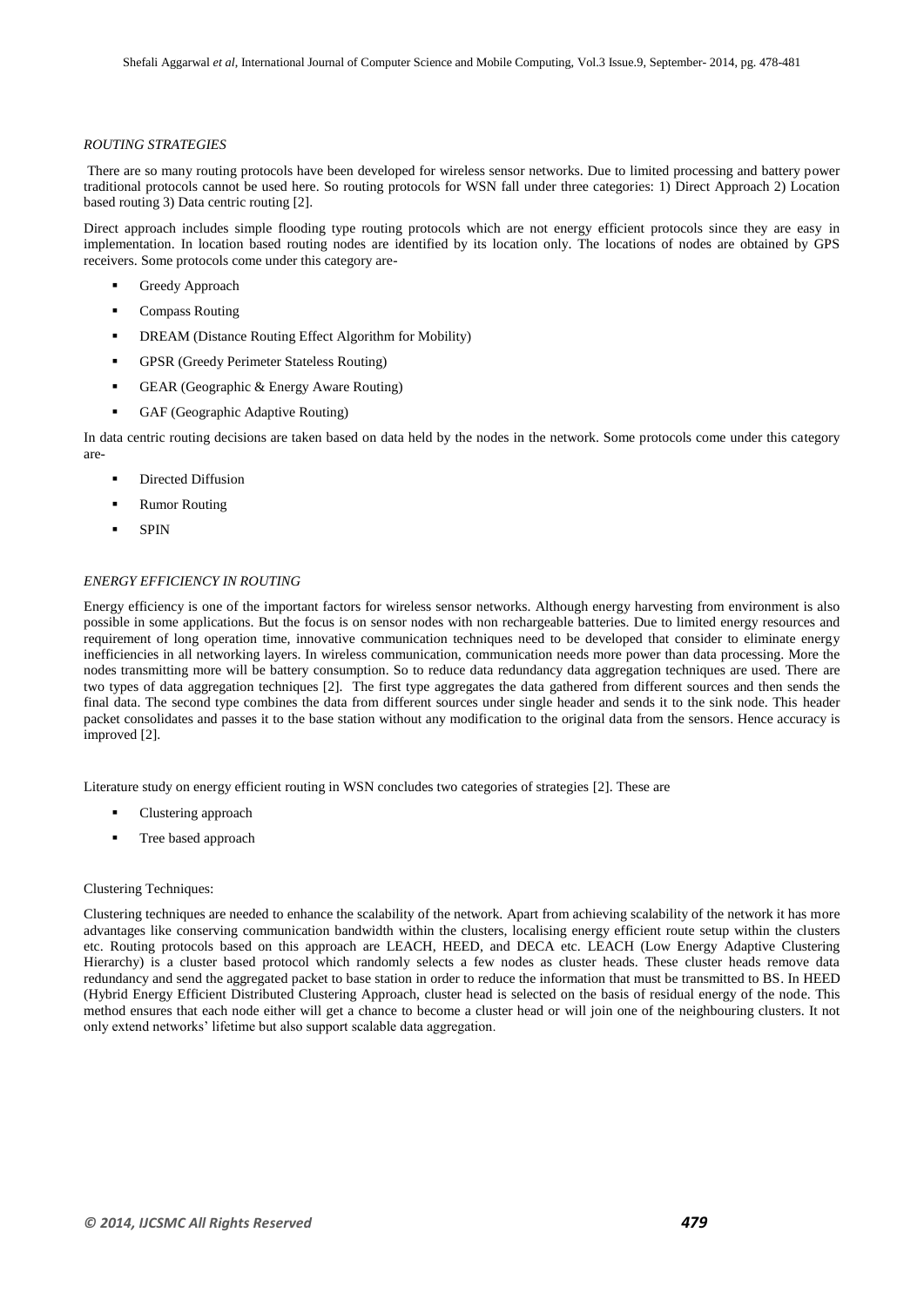

Fig. 1 Clustering of nodes.

#### Tree based approach:

In this approach, tree like structure is used to aggregate the data in hierarchical manner where leaves are the sensor nodes and the root is the sink node. As data travels through intermediate nodes, it gets aggregated itself. Some of the protocols based on this approach are PEGASIS, PEDAP etc. PEGASIS (Power Efficient Gathering in Sensor Information Systems) is a tree based protocol in which sensor nodes communicate only with their neighbours to reduce the power consumption. Since there are no cluster heads, it minimises the overhead effectively. In this method, the data aggregated by the sensor nodes will be sent to the sink node by one of the node in the chain. Hence each node will get a chance to transmit the gathered data.



Fig 2. Data Gathering in PEGASIS.

## **2. REVIEW OF LITERATURE**

P. S. Hiremath et. al (2013): This paper presents an on-demand routing protocol based on adaptive threshold transmission range and adaptive threshold energy which considerably extend network lifetime by improving energy utilisation in routing. In this paper, the transmission power of node is varied according to the minimum number of neighbouring nodes connected in the network. This paper concludes that the proposed protocol (ATRATE) is able to conserve energy and to prolong the network lifetime [3].

Savita Lonare et. al (2013): This paper provides survey of routing protocols for WSN which give better performance with limited resources. The author of this paper successfully concludes that energy factor is one of the most crucial factors to be considered while designing routing protocols. This paper summarises energy efficient routing protocols for WSN [4].

Akoijam Premita et. al (2012): In this paper , the author proposed a power efficient routing protocol which saves the energy by selecting the energy efficient path in the routing process. To increase the energy efficiency further transmission power of the nodes is also adjusted based on the location of their neighbours. The proposed protocol extend the life time of the overall sensor network by avoiding the unbalanced exhaustion of node battery powers as traffic congestion occurs on specific nodes participating in data transfer. However, there is need to handle overhead of mobility and topology changes in such energy restricted environment [5].

George-Emil Vieriu et. al (2011): This paper proposes a power aware adaptive routing protocol and topology control at network layer which is based on the residual operating time of sensor nodes. The proposed protocol can adapt to the changes of the energy reserves of the network. In addition to power monitoring power down management and sleep management is also implemented locally for each node [6].

Zhi Chen et. al (2010): In this paper the author proposes a new algorithm Adaptive Energy-Aware routing Protocol (AEAP), which is based on Link Estimation and Parent Selection (LEPS) protocol. This algorithm uses a broadcast delay method to suppress frequent updates to mitigate unnecessary rebroadcasts. It is a load balancing strategy which consider both energy state and link quality to